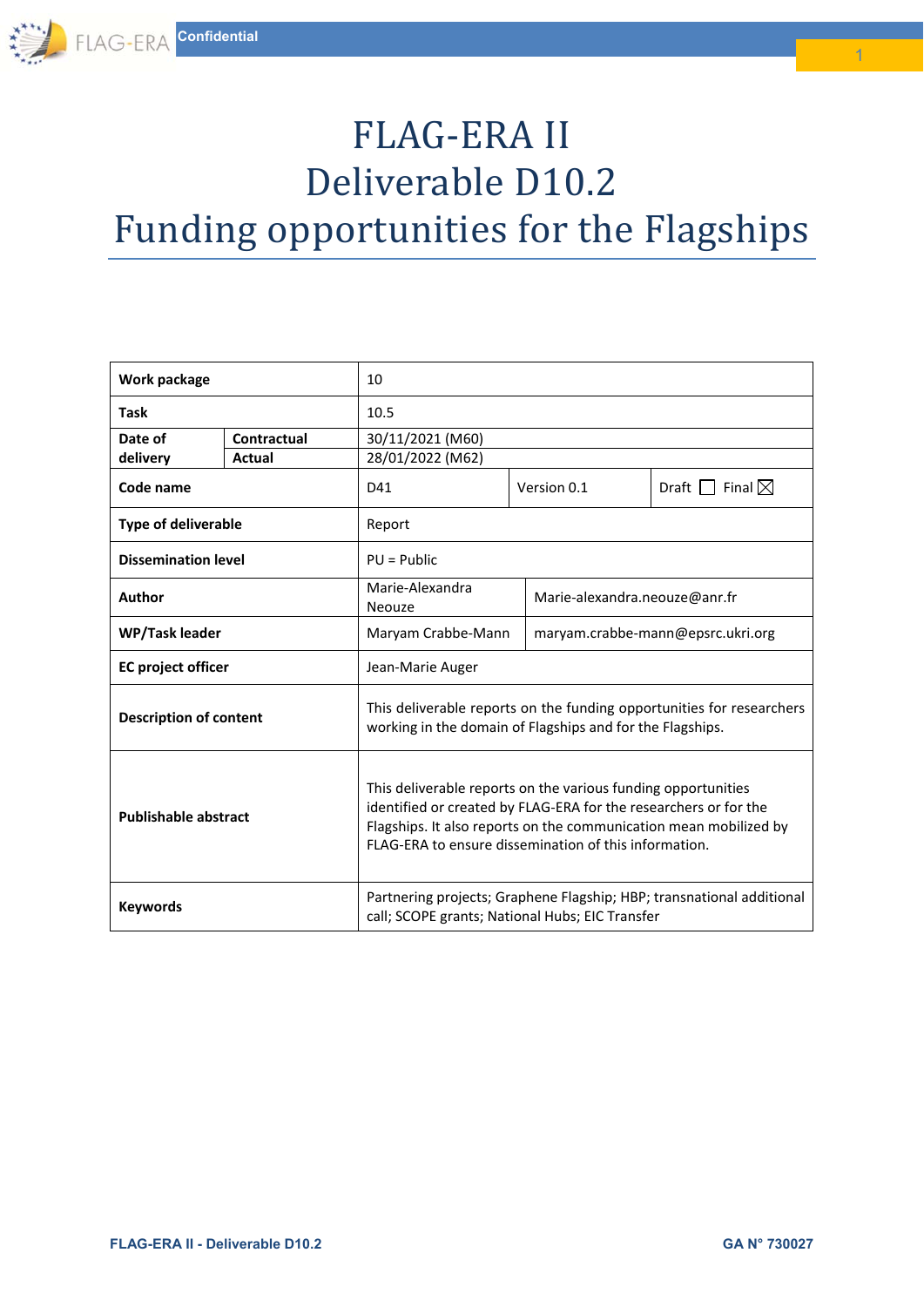

# **Table of content**

| $\overline{2}$ | Travel grants to enable FLAG-ERA researchers meetings with Flagship members 3          |  |
|----------------|----------------------------------------------------------------------------------------|--|
| $\mathbf{3}$   |                                                                                        |  |
| $\overline{4}$ | Access to the EBRAINS platform for the FLAG-ERA projects / Communication about EBRAINS |  |
| 5 <sup>1</sup> |                                                                                        |  |
| 6              |                                                                                        |  |
|                |                                                                                        |  |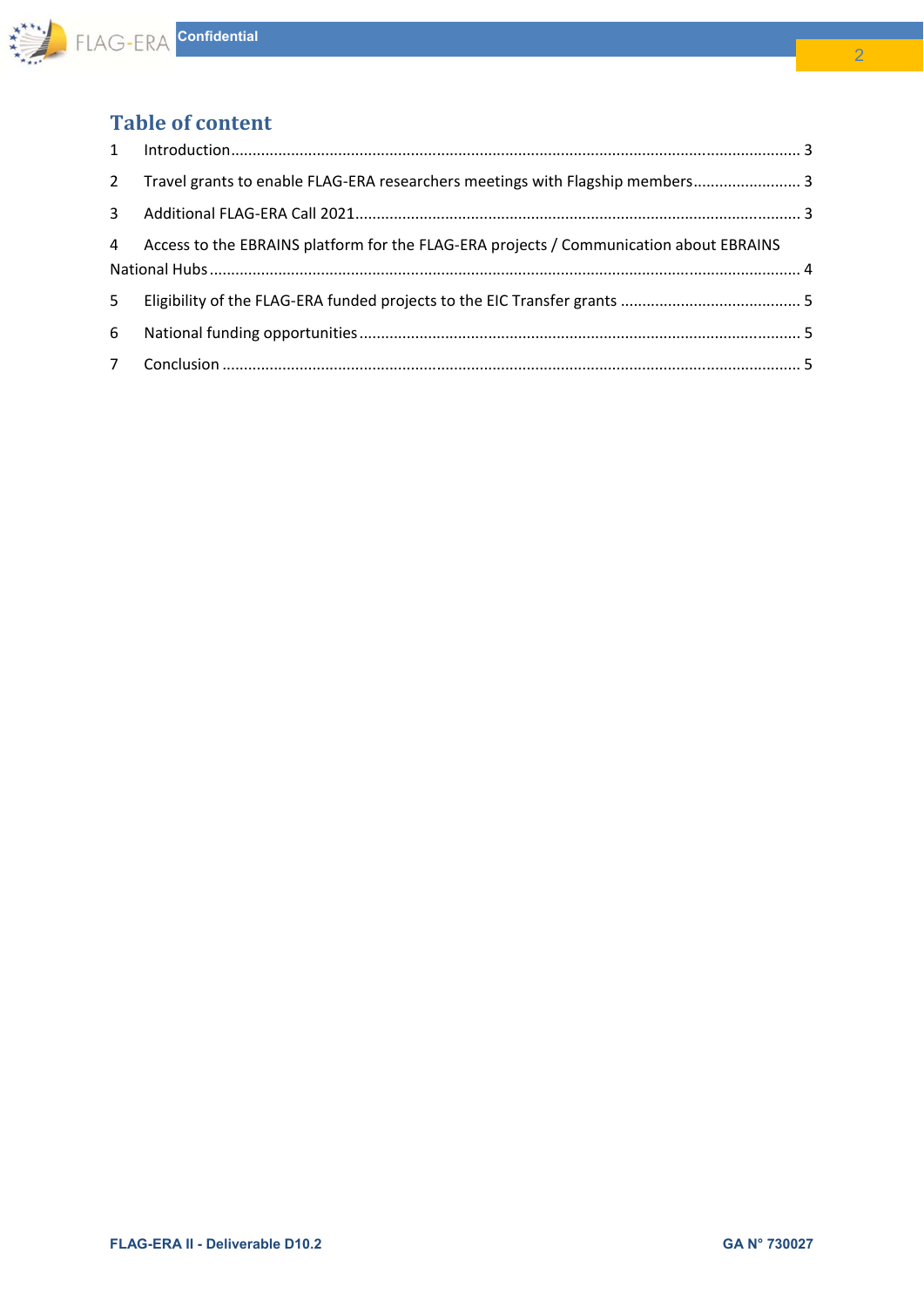

## **1 Introduction**

The Workpackage 10 of FLAG‐ERA II covers the transversal coordination for the additional activities of the FLAG-ERA consortium. One of the objectives is to contribute to the identification of funding opportunities for the researchers and for the Flagships. The identified information is then communicated to the concerned group, namely the funding organizations or the researchers or the Flagship.

The following funding opportunities are presented below: travel grants for the FLAG‐ERA researchers, additional trans‐national FLAG‐ERA call, preferential access to the EBRAINS platform for the FLAG‐ERA projects, information about the EBRAINS National Hubs, national or regional funding opportunities and the eligibility of the FLAG‐ERA projects to the EIC Transfer grants.

# **2 Travel grants to enable FLAG‐ERA researchers meetings with Flagship members**

As described in previous deliverables, the CSA SCOPE was of great support for the Flagships, for FLAG‐ ERA and for the involved researchers. The FLAG-ERA funding requested by the researchers in their proposals include project consortium meetings but in general does not include traveling budget for meetings with the Flagship.

During the period from early 2017 until md-2020, the CSA Scope offered the possibility for the researchers funded in the frame of the FLAG‐ERA projects to apply for travel grants. The travels granted did correspond to meetings between the FLAG‐ERA researchers and the Flagship members, at annual workshops, such as the Graphene Week or the HBP Summit, or at additional meetings.

The communication towards the researchers about these travel grants was ensured by the Partnering divisions of the Flagships. Researchers were informed while proceeding to the partnering with the Flagship at the start of their project, and additionally the communication was renewed at each Partnering division meeting of the Flagships and at the occasion of the FLAG‐ERA project meetings.

The number of grants incurred and any other information may be found in the SCOPE public reports: https://cordis.europa.eu/project/id/730033/results

After ending of the CSA SCOPE, this travel grant activity was pursued by the Graphene Flagships Core 3.

### **3 Additional FLAG‐ERA Call 2021**

At the light of the successful call 2019, where 25 projects were funded corresponding to a budget of more than 16 million euros and a success rate of 30%, the funding organizations participating to FLAG‐ ERA did agree in 2020, despite pandemic, to the launch of an additional transnational call dedicated to the Graphene and HBP domains in order to proceed supporting researchers and Flagships in their activities.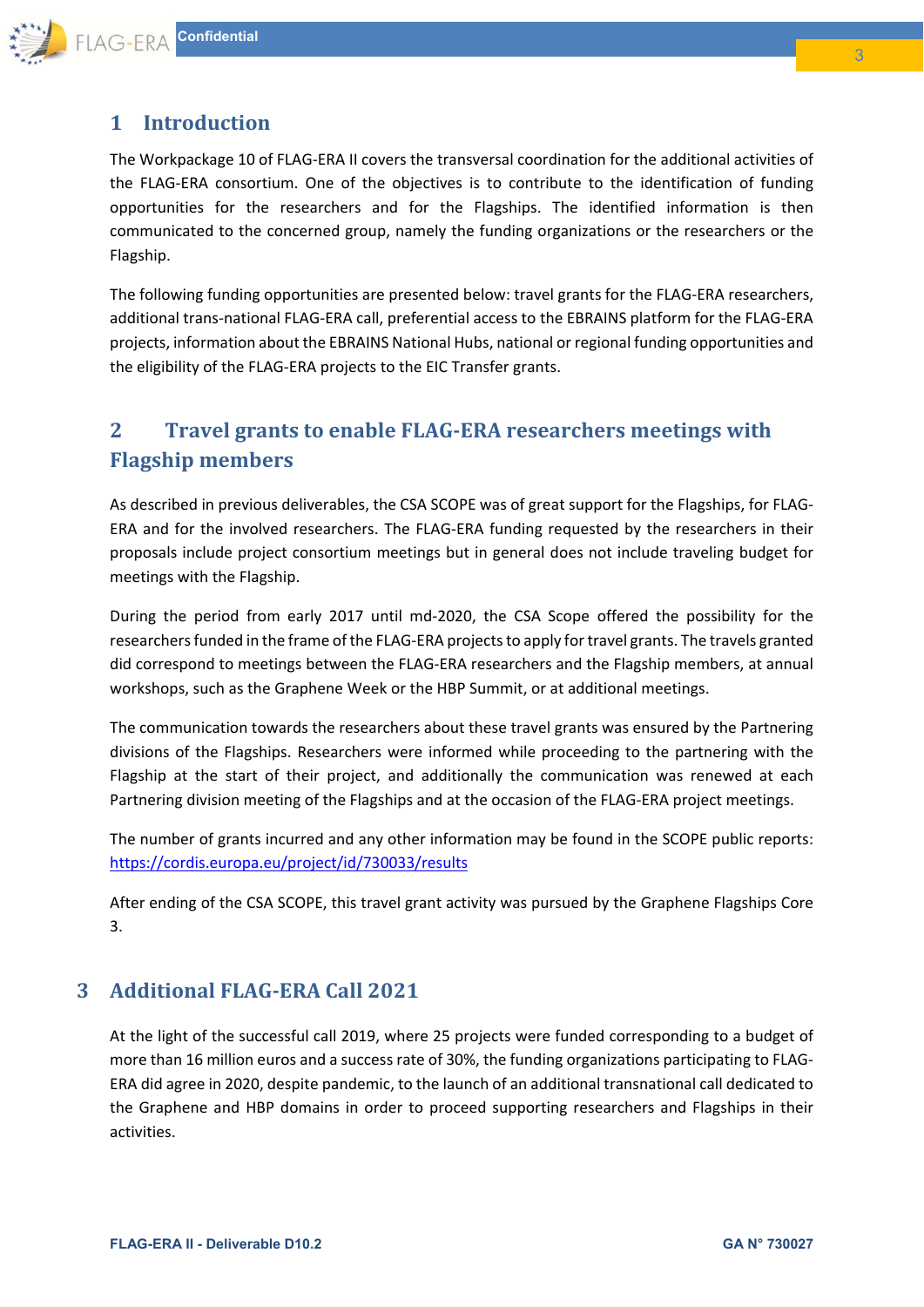The call 2021 was an important opportunity of indirect funding and support for the Flagships activities and direct for the researchers involved in these domains.

The additional call, designed in tight collaboration between the representatives of both Flagships and the FLAG‐ERA representatives, was published end of 2020. The communication was made using the social networks as well as the websites of the Flagships and of FLAG‐ERA.

For this additional call, the effective budget is of 9.7 M€. The results were published on the FLAG‐ERA website: https://www.flagera.eu/flag-era-calls/flag-era-joint-transnational-call-jtc-2021/jtc-2021funded‐projects/

# **4 Access to the EBRAINS platform for the FLAG‐ERA projects / Communication about EBRAINS National Hubs**

#### **Access to the EBRAINS platform for the FLAG‐ERA projects**

The HBP liaison groups gathering representatives of FLAG‐ERA and the HBP allowed to set in place an interesting and efficient workflow, profitable for the Flagship as well as for the researchers. Indeed, the projects selected in the frame of the FLAG‐ERA transnational calls are encouraged to use E‐BRAINS services, which are for free, as described in the call text and reported below.

#### *"Costs for using EBRAINS services.*

*The use of EBRAINS services will be free for the FLAG‐ERA projects (with a few exceptions, see below). In particular, the Data and Knowledge service will give priority to requests for data curation at no cost from FLAG‐ERA projects. Projects are encouraged 1) to follow one of the paths for combined journal publication and publication of data on EBRAINS (https://ebrains.eu/services/dataknowledge/share-data) and to describe in their proposal which path they are planning to follow, and 2) to use the "Curation request form" on EBRAINS Share Data to deliver information concerning the curation need.* 

*For projects that will require development of significant new functionalities that go beyond present planning of EBRAINS services, applicants are advised to describe their needs and request information through the service email for the FLAG‐ERA call: flag-era2021@ebrains.eu . For projects with high demands for high‐performance computing or large data storage, conditions for access can be found at https://fenix‐ri.eu/access. More information can be requested through the service email for the FLAG‐ERA call: flag-era2021@ebrains.eu. "* 

The free use of EBRAINS services for the FLAG-ERA projects is real win-win situation. It allows the projects to play a proactive role and thus delivering highly valuable feedback to EBRAINS for their development. The use of EBRAINS by the FLAG‐ERA projects also offers the possibility to the funding agencies to better evaluate the need of their research community of the infrastructure and eventually the advantage of future financial support to EBRAINS.

#### **EBRAINS National Nodes**